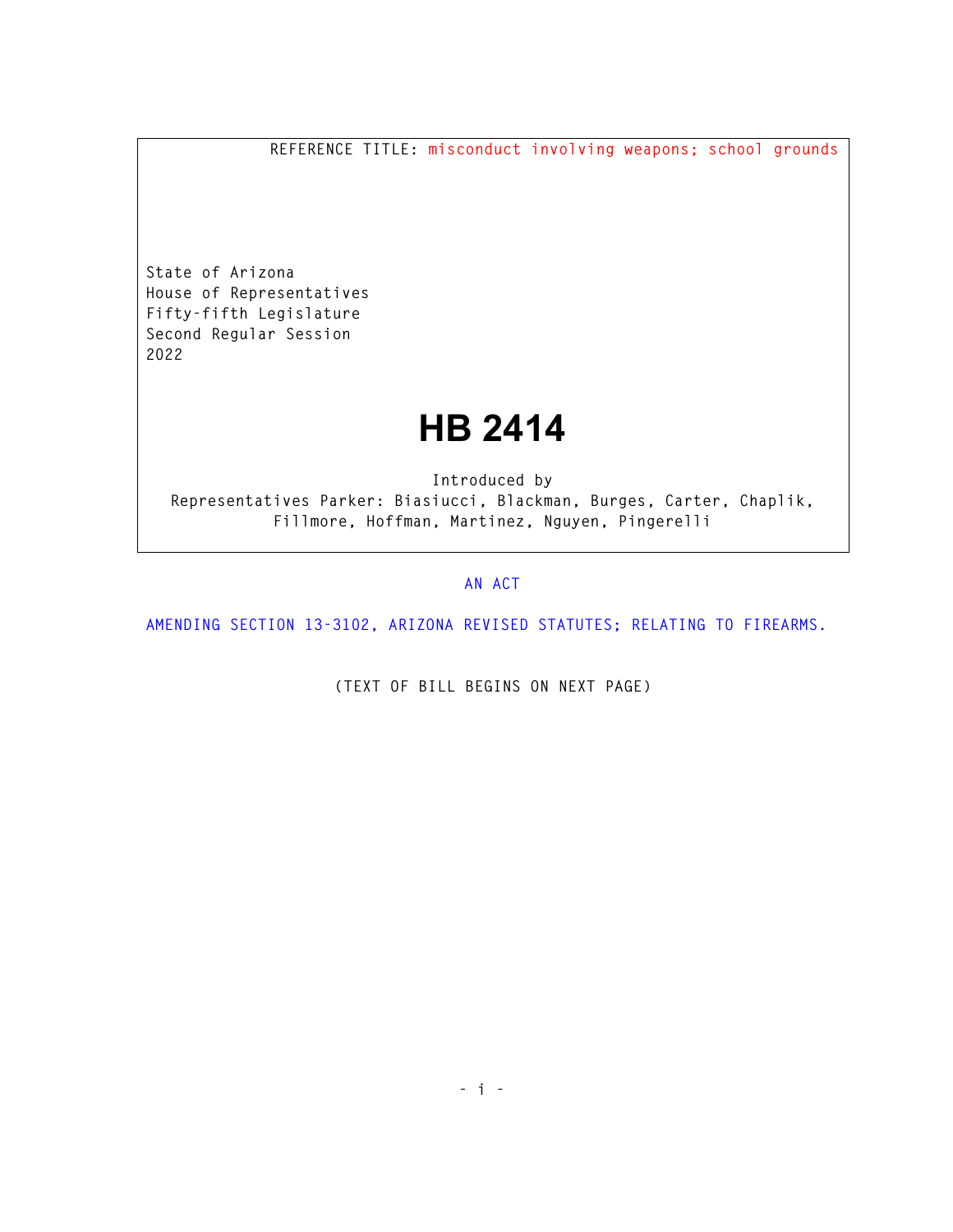**1 Be it enacted by the Legislature of the State of Arizona: 2 Section 1. Section 13-3102, Arizona Revised Statutes, is amended to 3 read: 4 13-3102. Misconduct involving weapons; defenses; 5 classification; definitions 6 A. A person commits misconduct involving weapons by knowingly: 7 1. Carrying a deadly weapon except a pocket knife concealed on his 8 person or within his immediate control in or on a means of transportation: 9 (a) In the furtherance of a serious offense as defined in section 10 13-706, a violent crime as defined in section 13-901.03 or any other 11 felony offense; or 12 (b) When contacted by a law enforcement officer and failing to 13 accurately answer the officer if the officer asks whether the person is 14 carrying a concealed deadly weapon; or 15 2. Carrying a deadly weapon except a pocket knife concealed on his 16 person or concealed within his immediate control in or on a means of 17 transportation if the person is under twenty-one years of age; or 18 3. Manufacturing, possessing, transporting, selling or transferring 19 a prohibited weapon, except that if the violation involves dry ice, a 20 person commits misconduct involving weapons by knowingly possessing the 21 dry ice with the intent to cause injury to or death of another person or 22 to cause damage to the property of another person; or 23 4. Possessing a deadly weapon or prohibited weapon if such person 24 is a prohibited possessor; or 25 5. Selling or transferring a deadly weapon to a prohibited 26 possessor; or 27 6. Defacing a deadly weapon; or 28 7. Possessing a defaced deadly weapon knowing the deadly weapon was 29 defaced; or 30 8. Using or possessing a deadly weapon during the commission of any 31 felony offense included in chapter 34 of this title; or 32 9. Discharging a firearm at an occupied structure in order to 33 assist, promote or further the interests of a criminal street gang, a 34 criminal syndicate or a racketeering enterprise; or 35 10. Unless specifically authorized by law, entering any public 36 establishment or attending any public event and carrying a deadly weapon 37 on his person after a reasonable request by the operator of the 38 establishment or the sponsor of the event or the sponsor's agent to remove 39 his weapon and place it in the custody of the operator of the 40 establishment or the sponsor of the event for temporary and secure storage 41 of the weapon pursuant to section 13-3102.01; or 42 11. Unless specifically authorized by law, entering an election 43 polling place on the day of any election carrying a deadly weapon; or 44 12. Possessing a deadly weapon on school grounds; or**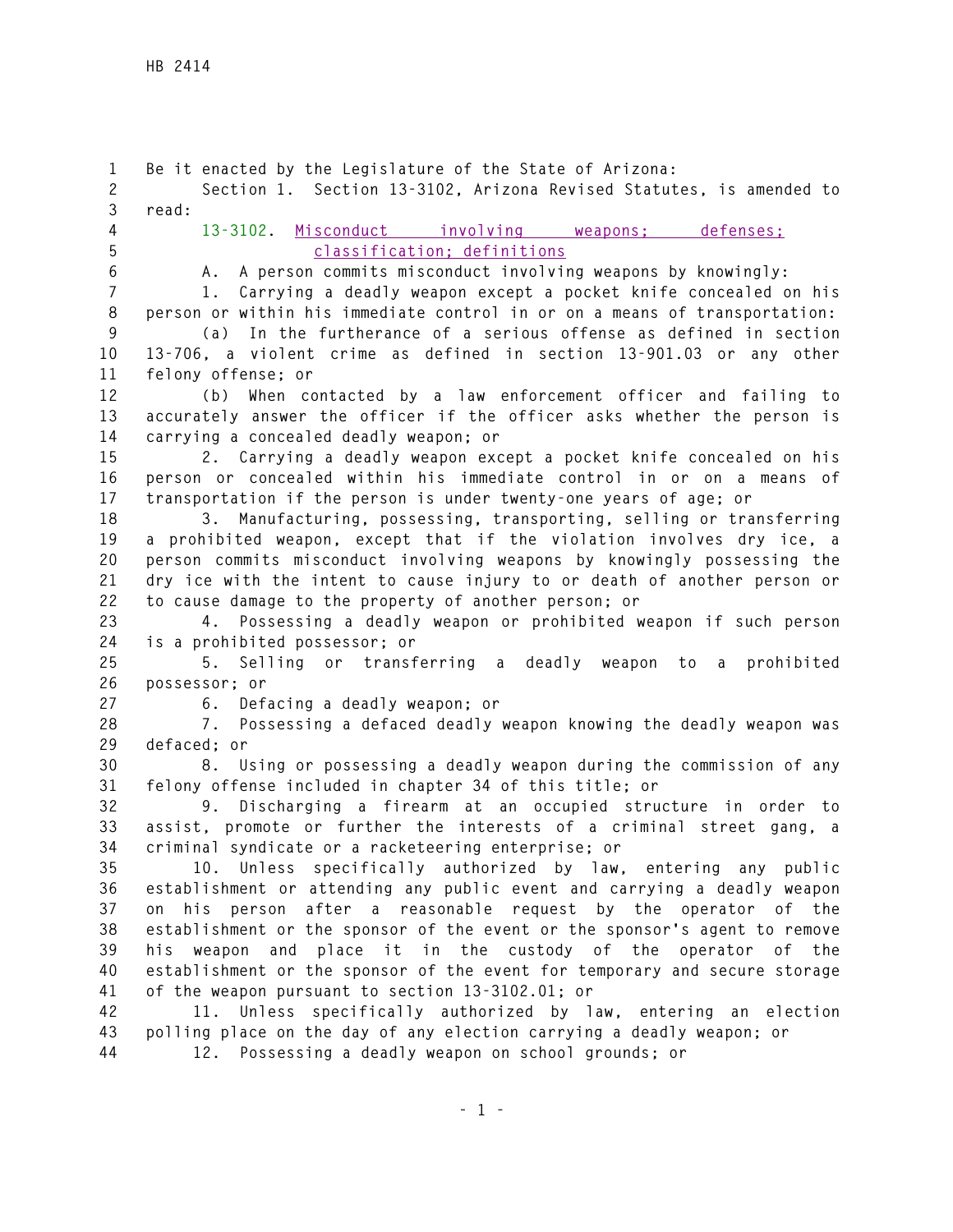**1 13. Unless specifically authorized by law, entering a nuclear or 2 hydroelectric generating station carrying a deadly weapon on his person or 3 within the immediate control of any person; or** 

**4 14. Supplying, selling or giving possession or control of a firearm 5 to another person if the person knows or has reason to know that the other 6 person would use the firearm in the commission of any felony; or** 

**7 15. Using, possessing or exercising control over a deadly weapon in 8 furtherance of any act of terrorism as defined in section 13-2301 or 9 possessing or exercising control over a deadly weapon knowing or having 10 reason to know that it will be used to facilitate any act of terrorism as 11 defined in section 13-2301; or** 

**12 16. Trafficking in weapons or explosives for financial gain in order 13 to assist, promote or further the interests of a criminal street gang, a 14 criminal syndicate or a racketeering enterprise.** 

**15 B. Subsection A, paragraph 2 of this section shall not apply to:** 

**16 1. A person in his dwelling, on his business premises or on real 17 property owned or leased by that person or that person's parent, 18 grandparent or legal guardian.** 

**19 2. A member of the sheriff's volunteer posse or reserve 20 organization who has received and passed firearms training that is 21 approved by the Arizona peace officer standards and training board and who 22 is authorized by the sheriff to carry a concealed weapon pursuant to 23 section 11-441.** 

**24 3. A firearm that is carried in:** 

**25 (a) A manner where any portion of the firearm or holster in which 26 the firearm is carried is visible.** 

**27 (b) A holster that is wholly or partially visible.** 

**28 (c) A scabbard or case designed for carrying weapons that is wholly 29 or partially visible.** 

**30 (d) Luggage.** 

**31 (e) A case, holster, scabbard, pack or luggage that is carried 32 within a means of transportation or within a storage compartment, map 33 pocket, trunk or glove compartment of a means of transportation.** 

**34 C. Subsection A, paragraphs 2, 3, 7, 10, 11, 12 and 13 of this 35 section shall not apply to:** 

**36 1. A peace officer or any person summoned by any peace officer to 37 assist and while actually assisting in the performance of official duties; 38 or** 

**39 2. A member of the military forces of the United States or of any 40 state of the United States in the performance of official duties; or** 

**41 3. A warden, deputy warden, community correctional officer, 42 detention officer, special investigator or correctional officer of the 43 state department of corrections or the department of juvenile corrections; 44 or**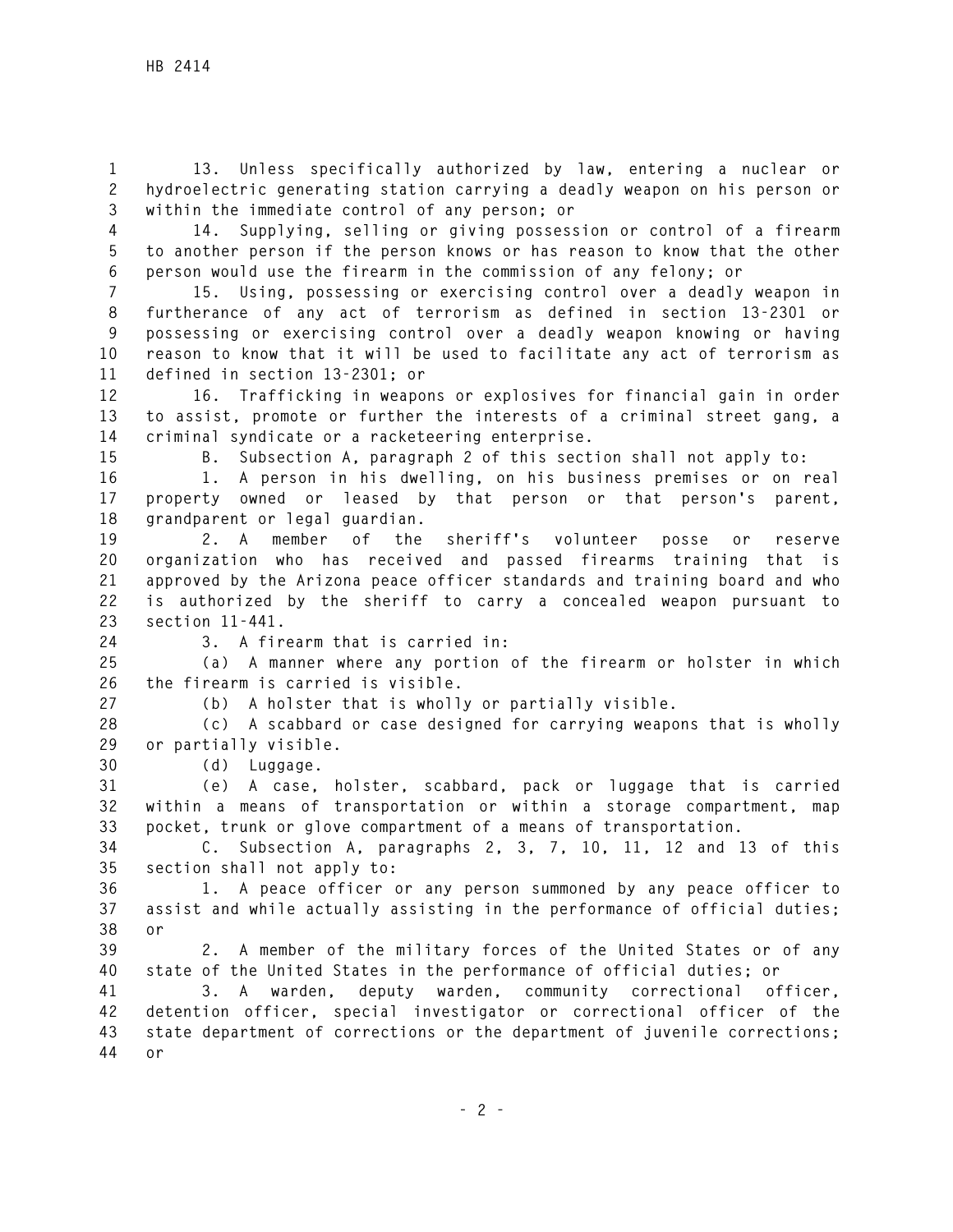**1 4. A person specifically licensed, authorized or permitted pursuant 2 to a statute of this state or of the United States.** 

**3 D. Subsection A, paragraph 10 of this section does not apply to an 4 elected or appointed judicial officer in the court facility where the 5 judicial officer works if the judicial officer has demonstrated competence 6 with a firearm as prescribed in section 13-3112, subsection N, except that 7 the judicial officer shall comply with any rule or policy adopted by the 8 presiding judge of the superior court while in the court facility. For 9 the purposes of this subsection, appointed judicial officer does not 10 include a hearing officer or a judicial officer pro tempore who is not a 11 full-time officer.** 

**12 E. Subsection A, paragraphs 3 and 7 of this section shall not apply 13 to:** 

**14 1. The possessing, transporting, selling or transferring of weapons 15 by a museum as a part of its collection or an educational institution for 16 educational purposes or by an authorized employee of such museum or 17 institution, if:** 

**18 (a) Such museum or institution is operated by the United States or 19 this state or a political subdivision of this state, or by an organization 20 described in 26 United States Code section 170(c) as a recipient of a 21 charitable contribution; and** 

**22 (b) Reasonable precautions are taken with respect to theft or 23 misuse of such material.** 

**24 2. The regular and lawful transporting as merchandise; or** 

**25 3. Acquisition by a person by operation of law such as by gift, 26 devise or descent or in a fiduciary capacity as a recipient of the 27 property or former property of an insolvent, incapacitated or deceased 28 person.** 

**29 F. Subsection A, paragraph 3 of this section shall not apply to the 30 merchandise of an authorized manufacturer of or dealer in prohibited 31 weapons, when such material is intended to be manufactured, possessed, 32 transported, sold or transferred solely for or to a dealer, a regularly 33 constituted or appointed state, county or municipal police department or 34 police officer, a detention facility, the military service of this or 35 another state or the United States, a museum or educational institution or 36 a person specifically licensed or permitted pursuant to federal or state 37 law.** 

**38 G. Subsection A, paragraph 10 of this section shall not apply to 39 shooting ranges or shooting events, hunting areas or similar locations or 40 activities.** 

**41 H. Subsection A, paragraph 12 of this section shall not apply to a 42 weapon if such weapon is possessed for the purposes of preparing for, 43 conducting or participating in hunter or firearm safety courses.** 

**44 I. Subsection A, paragraph 12 of this section shall not apply to 45 the possession of a:**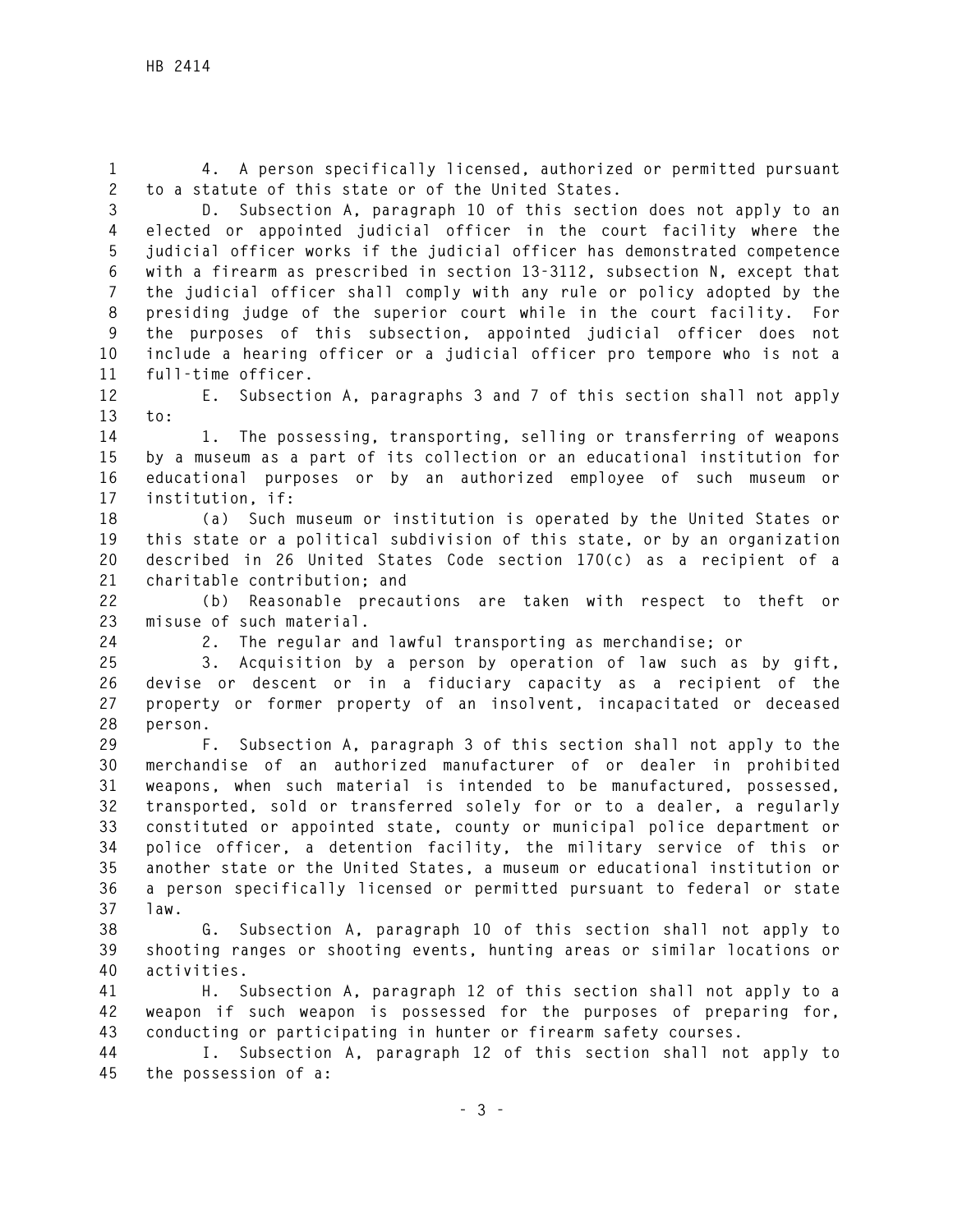**1 1. Firearm that is not loaded and that is carried within a means of 2 transportation under the control of an adult provided that if the adult 3 leaves the means of transportation the firearm shall not be visible from 4 the outside of the means of transportation and the means of transportation 5 shall be locked.** 

**6 2. Firearm for use on the school grounds in a program approved by a 7 school.** 

**8 3. Firearm by a person who possesses a certificate of firearms 9 proficiency pursuant to section 13-3112, subsection T and who is 10 authorized to carry a concealed firearm pursuant to the law enforcement 11 officers safety act of 2004 (P.L. 108-277; 118 Stat. 865; 18 United States 12 Code sections 926B and 926C).** 

**13 J. Subsection A, paragraphs 2, 3, 7 and 13 of this section shall 14 not apply to commercial nuclear generating station armed nuclear security 15 guards during the performance of official duties or during any security 16 training exercises sponsored by the commercial nuclear generating station 17 or local, state or federal authorities.** 

**18 K. The operator of the establishment or the sponsor of the event or 19 the employee of the operator or sponsor or the agent of the sponsor, 20 including a public entity or public employee, is not liable for acts or 21 omissions pursuant to subsection A, paragraph 10 of this section unless 22 the operator, sponsor, employee or agent intended to cause injury or was 23 grossly negligent.** 

**24 L. If a law enforcement officer contacts a person who is in 25 possession of a firearm, the law enforcement officer may take temporary 26 custody of the firearm for the duration of that contact.** 

**27 M. Misconduct involving weapons under subsection A, paragraph 15 of 28 this section is a class 2 felony. Misconduct involving weapons under 29 subsection A, paragraph 9, 14 or 16 of this section is a class 3 felony. 30 Misconduct involving weapons under subsection A, paragraph 3, 4, 8 or 13 31 of this section is a class 4 felony. Misconduct involving weapons under 32 subsection A, paragraph 12 of this section is a class 1 misdemeanor unless 33 the violation occurs in connection with conduct that violates section 34 13-2308, subsection A, paragraph 5, section 13-2312, subsection C, section 35 13-3409 or section 13-3411, in which case the offense is a class 6 felony. 36 Misconduct involving weapons under subsection A, paragraph 1, subdivision 37 (a) of this section or subsection A, paragraph 5, 6 or 7 of this section 38 is a class 6 felony. Misconduct involving weapons under subsection A, 39 paragraph 1, subdivision (b) of this section or subsection A, paragraph 10 40 or 11 of this section is a class 1 misdemeanor. Misconduct involving 41 weapons under subsection A, paragraph 2 of this section is a class 3 42 misdemeanor.**